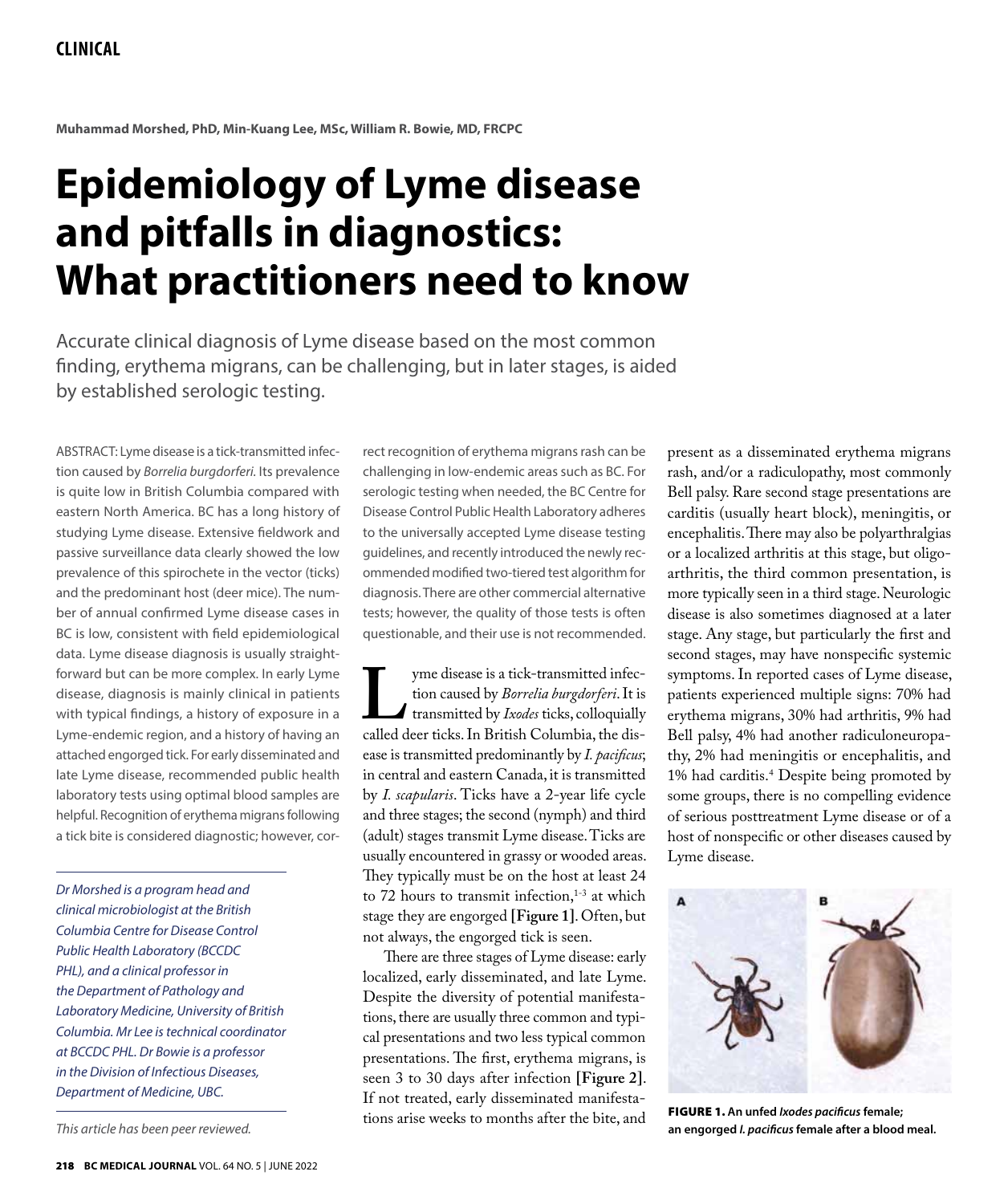

FIGURE 2. **Different types of erythema migrans rashes on Lyme disease patients after** *Borrelia burgdorferi***– carrying tick bites** (courtesy of Johns Hopkins Lyme Disease Research Center).

In dealing with the consideration of Lyme disease, clinicians encounter two categories of patients. We discuss primarily the first—those with Lyme disease or probable Lyme disease. However, and particularly in BC, where Lyme disease occurs infrequently, physicians often encounter patients who think or believe they have Lyme disease in the absence of compelling evidence. They usually do not have a clear exposure history or a documented rash consistent with Lyme disease, or do not have any of the other typical objective manifestations of Lyme disease. Additionally, these patients do not have positive laboratory tests done in an accredited lab but do usually have myriad highly distressing and life-altering symptoms, have often had courses of antimicrobials and other medications that may result in a transient "response" but do not cure them, and often have a "positive" test using one of the tests that are not recommended. These individuals deserve a thorough assessment for conditions other than Lyme disease. This is discussed near the end of this article.

#### **Epidemiology and distribution of ticks and Lyme disease in BC**

Historically, BC was well ahead of any other province in Canada in terms of studying ticks and tick-borne diseases. Tick research began in the early 1950s at the Canada Agriculture Research Station in Kamloops and played a key role in tick surveillance and determining

the distribution of vector-borne and zoonotic diseases. This is reflected in a map created by JD Gregson, which was printed in the *Proceedings of the Eighteenth Annual Meeting of the International Northwest Conference on Diseases Communicable to Man* **[Figure 3]**. Gregson also wrote a monograph on ticks; he found a high diversity of ticks in Canada, and particularly emphasized BC ticks.5 Recently, Morshed and colleagues collated 17 years of passive tick surveillance data from 2002 to 2018 and analyzed them to determine the occurrence of tick species and the prevalence of *Borrelia* spp. in ticks in BC. The authors reported 29 different tick species distributed throughout BC.6 The predominant species are *Ixodes pacificus*, *Dermacentor* 



FIGURE 3. **1963 conference proceedings cover page showing different tick vector distributions in interior British Columbia.**

*andersoni*, and *I. angustus*. *I. pacificus* is more concentrated in the Lower Mainland and on Vancouver Island, *D. andersoni* (not a competent vector for *B. burgdorferi*) is more common in the Interior, and *I. angustus* is found throughout BC but low in numbers compared with *I. pacificus* and *D. andersoni*. Both *I. pacificus* and *I. angustus* were found to carry *B. burgdorferi* and are the principal vectors for transmitting Lyme disease in BC. The number of human tick submissions increased significantly  $(P < 0.001)$ between 2013 and 2018, but only 31 (0.28%) of 11 155 *B. burgdorferi*–carrying ticks were positive when tested either by culture or by polymerase chain reaction test.6 Later, we added 2019 data **[Figure 4]** and found similar patterns.



FIGURE 4. **Yearly submission of predominant ticks and number of** *Borrelia burgdorferi***–carrying ticks in BC.**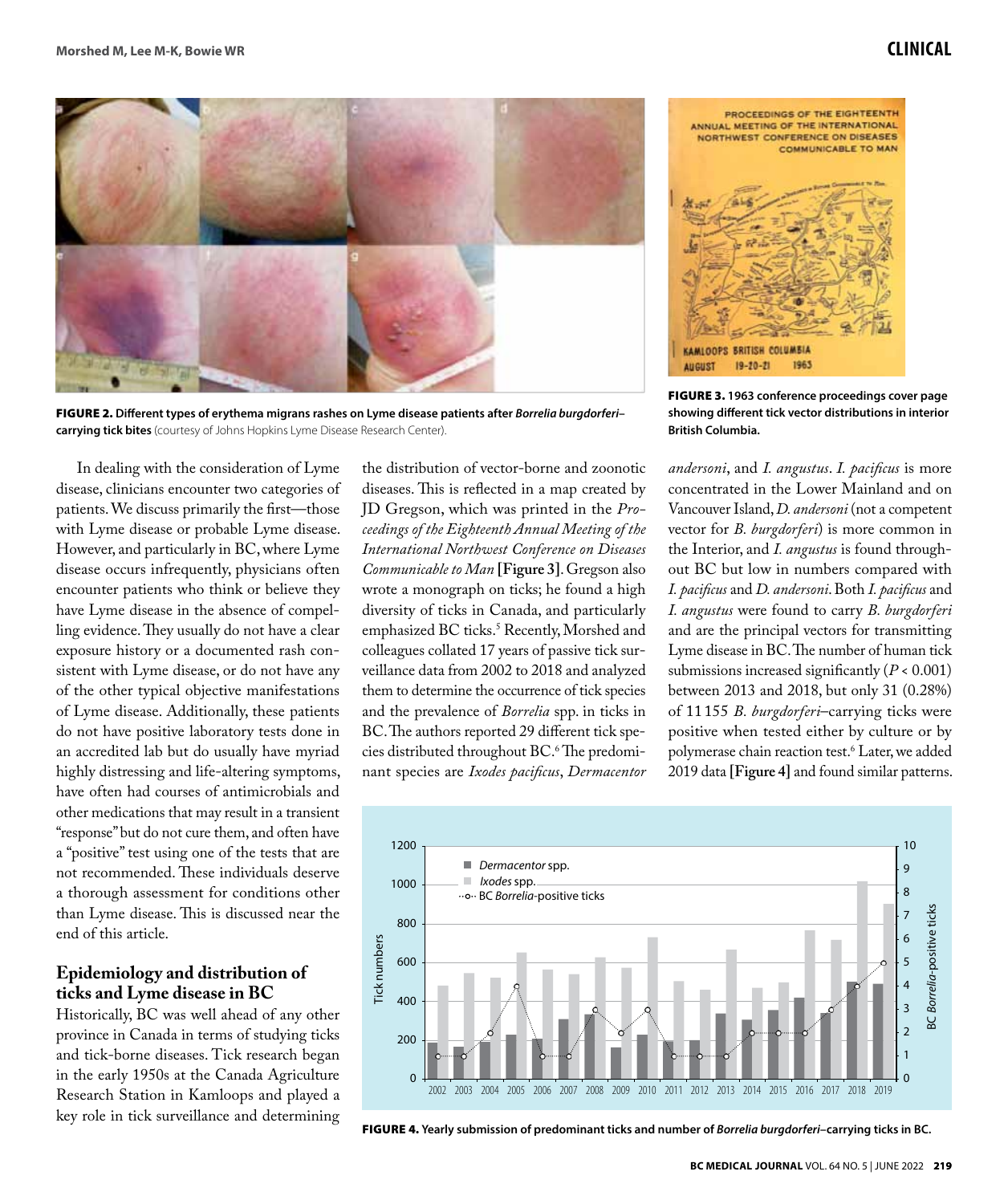It is impossible to determine what percentage of tick-bitten patients will develop Lyme disease in a low-endemic area such as BC.

*I. pacificus* ticks are distributed across southern BC, predominately in the Greater Vancouver area and on Vancouver Island, but they have been detected as far north as Smithers (54°80'N, 127°20' W) based on active surveillance.7,8 The deer mouse (*Peromyscus maniculatus*), the major mammalian reservoir for *B. burgdorferi* in BC, has a widespread distribution in BC and acts as a common host for larval and nymphal *I. pacificus* ticks. To determine the percentage of tick positivity for *B. burgdorferi*, 3500 deer mice were tested by culture: 30 (0.86%) were positive. In addition, 164 mice were tested for antibodies to *B. burgdorferi*: 6 (3.66%) were positive, demonstrating a low prevalence in this reservoir.9 Farther inland, *I. pacificus* ticks are uncommon but may be dispersed by birds during spring migration.10-12 The Rocky Mountain wood tick, *D. andersoni*, is common in southeastern BC. It is not a vector of Lyme disease<sup>13</sup> but can transmit rickettsial and bacterial pathogens.14

In BC, the first Lyme disease case was reported locally in 1988.<sup>15</sup> The first isolation of *B. burgdorferi* sensu stricto in BC was reported in an adult *I. pacificus* tick and an immature *I. angustus* tick in 1993.16 Lyme disease is endemic in BC, but only a few proven cases occur every year, although a certain group believes that this is not a true reflection of Lyme disease

cases in BC. As a result, an innovative capture– recapture methodology was used to determine the true number of cases of Lyme disease from 1997 to 2008. Conservative estimates placed the true number of Lyme disease cases in BC during this period at 142 (95% CI, 111–224), indicating up to 40% underreporting of this rare disease.17 Morshed and colleagues analyzed BC case numbers from 2002 to 2018, along with available Canadian positivity rates.6 The case numbers in BC remained quite low, ranging from 3 to 22 cases, except in 2016, when there were 40 cases. On average, half those cases were acquired during travel outside BC (data not shown). We added 2019 data and found a similar trend **[Figure 5]**. The Lyme disease case number in BC is much lower than that in eastern North America (e.g., Nova Scotia, Ontario, and Quebec [data not shown]), but is similar to that in the western US (Washington, Idaho, and California).18

### **Treatment**

Evidence-based treatment of Lyme disease has been virtually the same for several decades, including in the 2020 guidelines by the Infectious Diseases Society of America, American Academy of Neurology, and American College of Rheumatology.19 The mainstay of treatment is doxycycline 100 mg orally twice daily for 10 days, except for carditis or neurologic manifestations, in which case treatment is oral doxycycline or IV ceftriaxone for 14 to 21 days.



FIGURE 5. **Lyme disease rate in British Columbia (BC) and Canada, and BC human cases from 2003 to 2019.**

Recommended treatment for arthritis is 28 days of oral doxycycline.

Alternative guidelines are widely promoted by some groups, such as the International Lyme and Associated Diseases Society. They involve longer and often more complicated regimens, including with other drugs. Although such regimens have been advocated for decades, no credible evidence has been provided to demonstrate their superiority, or in some cases any efficacy, and certainly no evidence has demonstrated that their benefits exceeds their risks.

#### **Pitfalls in diagnosis**

For most patients, Lyme disease is a clinical diagnosis in which the patient has typical manifestations, plus a history of exposure to a Lyme disease-endemic area, and a history of having an attached engorged tick. Lyme disease–carrying ticks, predominantly *Ixodes* spp., need to be attached for at least 24 to 72 hours.<sup>1-3</sup> In these clinical settings, treatment should be initiated as if the patient has Lyme disease; serologic support is not usually needed.

Ideally, early Lyme disease will be suspected based on the presence of a typical erythema migrans skin rash. In areas where Lyme disease is prevalent, such as Rhode Island, Pennsylvania, New Hampshire, Vermont, and Maine, where confirmed cases per 100 000 population ranged from 49.7 to 121.3 in 2019,<sup>18</sup> most people with such a rash will have Lyme disease. However, in low-prevalence areas such as BC (approximately 0.2 confirmed cases per 100 000 population), erythema migrans is often misdiagnosed. Typical erythema migrans arises 3 to 30 days after the bite, usually at the site of the bite, spreads slowly over days to weeks, is more than 5 cm in diameter—most typically 10 to 16 cm—and often has central clearing. In contrast, cases misdiagnosed often arise within 3 days (usually hours), are often itchy or indurated, do not reach 5 cm in diameter, and often resolve quickly. These are presumably an allergic reaction or a localized cellulitis. For example, **Figure 7** shows a rash resembling erythema migrans in a patient from the West Coast, a low-prevalence area; the patient was seronegative and a diagnosis of Lyme disease was excluded. Even in Lyme-endemic areas, erythema migrans is frequently not diagnosed,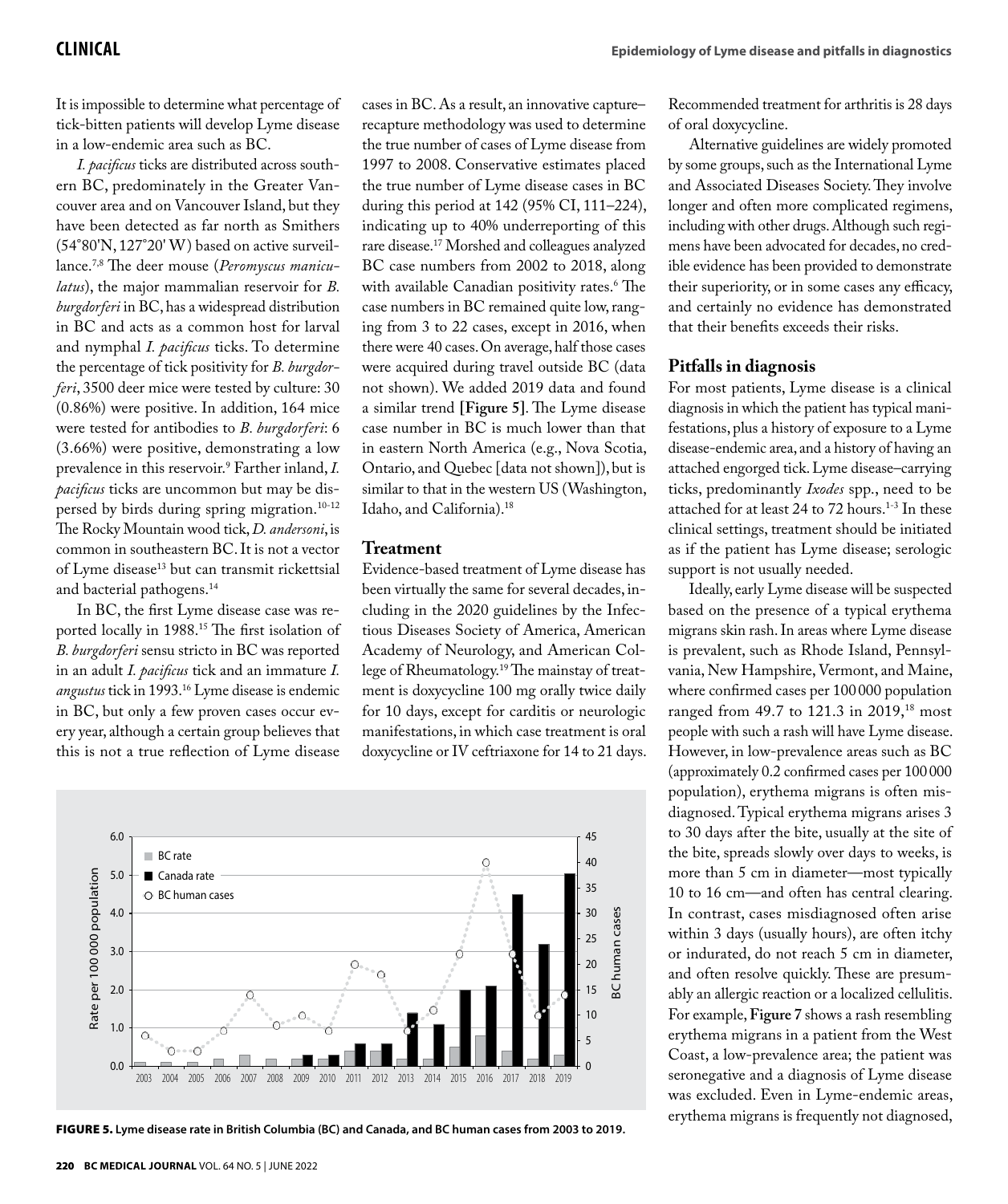and non–erythema migrans rashes are frequently called erythema migrans.<sup>20,21</sup> Other clinical presentations such as Bell pal-

sy or polyarthralgias are less specific for Lyme disease, but in the correct clinical context, they should prompt suspicion of Lyme disease, and in patients with exposure history in an endemic region, should prompt empiric treatment as if the patient has Lyme disease, which, as in all infections where empiric therapy is initiated, is not the same as diagnosing the disease. When Lyme disease is specifically diagnosed or seriously considered, a careful cardiac examination and potentially an ECG is indicated. Although deaths from Lyme disease are very rare, heart block is the most common cause. It responds well to standard antimicrobial Lyme disease treatment but may need transient pacing.

# **Laboratory diagnosis in BC**

Serology or antibody testing is considered the test of choice for laboratory diagnosis of Lyme disease. In the early 1980s, immunofluorescence assay was used to screen Lyme disease, and all positive cases were further confirmed by western blot assay. A few years later, enzyme-linked immunosorbent assay or enzyme immunoassay replaced immunofluorescence assay because of notorious false positivity or nonspecific binding to the fluorescence dye. This enzyme-linked immunosorbent assay or enzyme immunoassay followed by western blot assay is evidence-based and was recommended at the Second National Conference on Serologic Diagnosis of Lyme Disease in October 199422 **[Figure 6]**23. Later, this two-tiered approach was adopted universally in North America, Europe, and Asia.

The BC Centre for Disease Control (BCCDC) Public Health Laboratory also offered this standard two-tiered test from the early 1990s to May 2021. Since June 2021, the Public Health Laboratory has adhered to a new algorithm recommended by the US Centers for Disease Control and Prevention—the modified two-tiered test.<sup>23,24</sup> As an initial test, samples are screened by an enzyme-linked immunosorbent assay test using a polyvalent antigen. This is a very sensitive test, so it will detect antibodies to Lyme disease or to other infections that are similar to Lyme disease. If the test is "positive" or "indeterminant," the sample is further



FIGURE 6. **Standard two-tiered testing and modified two-tiered testing serology for Lyme disease diagnosis23 (reproduced with permission from the** *Canada Communicable Disease Report* **editorial office) (EIA: enzyme immunoassay).**

tested by a specific and separate IgM and IgG enzyme immunoassay **[Figure 6]**. In addition, the BCCDC Public Health Laboratory uses western blots on suspected samples when the modified two-tiered test fails to provide discrete results.

# **Other diagnostic testing offered/ available in BC**

The BCCDC Public Health Laboratory has also developed a protocol for *B. burgdorferi* culture and a number of molecular tests based on polymerase chain reaction, and provides them as adjunct tests if necessary to rule out infection upon consultation with the test-ordering physician. Although specificity is quite good on these tests, sensitivity is less than 20%, even with the use of optimal samples, such as biopsy from the edge of erythema migrans rashes, synovial fluid from an inflamed joint, or cerebrospinal fluid from a neuro–Lyme suspected case. Positive results are rare, even in patients from highly endemic areas.

# **Alternative testing**

Alternatively diagnosed Lyme disease—that is, Lyme disease supposedly diagnosed on the basis of nontraditional testing using tests that have variable sensitivity but poor specificity, misinterpretation of standard serology, or purely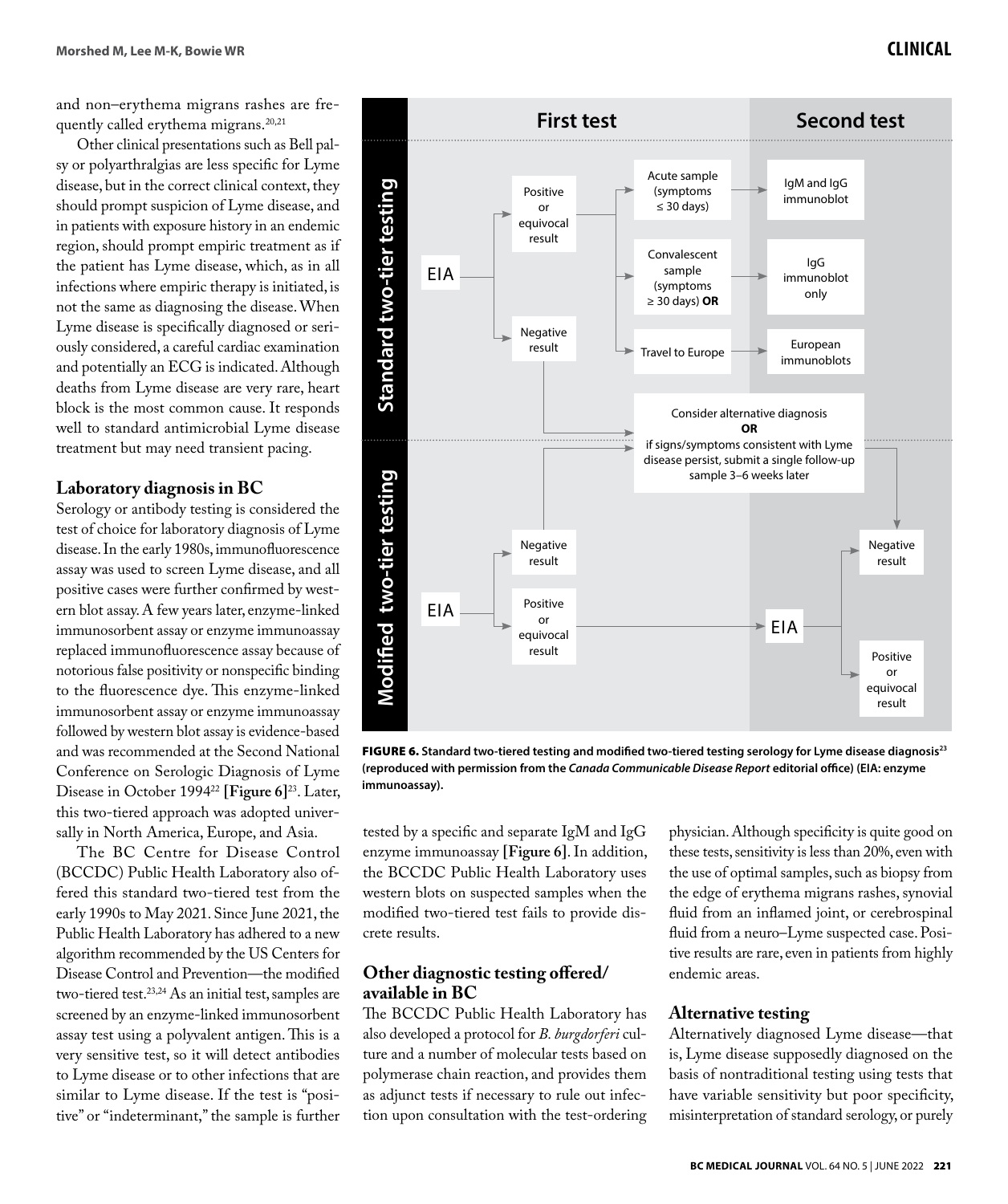clinical grounds in patients with nonspecific symptoms—does not establish a diagnosis of Lyme disease. The accuracy and clinical usefulness of nontraditional tests, including urine antigen tests, immunofluorescent staining for cell wall–deficient forms of *B. burgdorferi*, lymphocyte transformation tests, CD57 natural killer cells, enzyme-linked immunosorbent spot (ELISpot) (IFN-γ secretion by T cells), and tests for *B. burgdorferi* DNA on inappropriate specimens such as blood and urine or in house-developed western blots using different interpretation criteria, have not been adequately validated.25,26 Most of the public health or accredited laboratories do not recommend using these tests for laboratory diagnosis.24 Inappropriateness of alternatively diagnosed Lyme disease is particularly relevant in low-prevalence areas such as BC. This was well demonstrated in a study of patients in BC who were labeled as having chronic Lyme disease without evidence provided by standard criteria.27 When assessed by numerous standard and experimental approaches, none had any evidence of infection with *B. burgdorferi*, or indeed infection at all. Most patients fulfilled criteria for chronic fatigue/myalgic encephalitis and were clinically indistinguishable from a control group of patients diagnosed with chronic fatigue syndrome. Many of these patients are highly symptomatic and severely debilitated.<sup>27</sup> They deserve concerted diagnostic and management approaches



**FIGURE 7. A rash resembling Lyme erythema migrans rashes (courtesy of Dr Yazdan Mirzanezad).**

are active against *B. burgdorferi*. The Association of Medical Microbiology and Infectious Disease Canada has strongly recommended that governments fund multidisciplinary clinics to provide comprehensive, compassionate, and evidence-based care for such individuals.

> **Even in Lyme-endemic areas, erythema migrans is frequently not diagnosed, and non–erythema migrans rashes are frequently called erythema migrans.**

### **Assessment of patients in whom Lyme disease is unlikely**

Such patients deserve a thorough assessment, both to carefully assess the likelihood of Lyme disease and to explore the cause(s) of their symptoms. Where the history, clinical findings, and sometimes laboratory tests suggest Lyme disease, these patients should be managed as discussed above, sometimes treating for Lyme disease as if they have Lyme disease—for example, those with an exposure history and new or recent typical erythema migrans rash without laboratory confirmation.

Where Lyme disease is not likely, alternative diagnoses must be considered based on a thorough history (e.g., travel, outdoor activities), examination, and consideration of other data. Most of these patients will have findings consistent with chronic fatigue/myalgic encephalitis syndrome, but there are numerous other possibilities—for example, sleep apnea, depression, substance use, multiple sclerosis, a rheumatologic condition, or cancer. The referral form for the Chronic Complex Diseases Program at BC Women's Hospital and Health Centre lists many of the more common considerations.28 Investigations are warranted to assess for common conditions, but as in all testing, they should be evidence-based, not a fishing expedition leading to significant risk of false-positive test results. Where Lyme disease is unlikely, no Lyme disease laboratory testing is warranted, and for most patients, no further testing for other pathogens (e.g., Epstein-Barr virus, *Bartonella, Rickettsia*) is warranted. Basic laboratory testing, as recommended for people with chronic fatigue, includes a complete blood count with differential chemistries (including glucose, electrolytes, calcium, renal, and hepatic function tests), thyroid-stimulating hormone, and creatine kinase (if muscle pain or weakness is present). Testing for HIV, syphilis, and hepatitis is warranted if results are not already known. Beyond that, investigations should be directed toward other considerations based on the patient's history and examination.

Management of Lyme disease can be difficult and time-consuming. As noted above, the Association of Medical Microbiology and Infectious Disease Canada has strongly recommended that governments fund multidisciplinary clinics to provide comprehensive, compassionate, and evidence-based care for affected individuals. The Chronic Complex Diseases Program at BC Women's is one such program.

### **Summary**

Lyme disease is present in BC, but in low numbers. In the correct context, particularly in early Lyme disease, diagnosis is primarily clinical, without need for laboratory testing. However, in low-prevalence settings such as BC, accurate clinical diagnosis of the most common finding, erythema migrans, can be challenging. In later stages, diagnosis is aided by the use of established serologic testing, as performed by the BCCDC Public Health Laboratory. The sensitivity and specificity of these tests is well established. Alternative means of diagnosing putative Lyme disease should not be used.  $\blacksquare$ 

#### **Acknowledgments**

We would like to thank the laboratory staff of the Zoonotic and Emerging Pathogens and Parasitology sections of the BCCDC Public Health Laboratory. We would also like to thank Drs Todd Hatchette and Robbin Lindsay for sharing one of the figures.

**Competing interests** None declared.